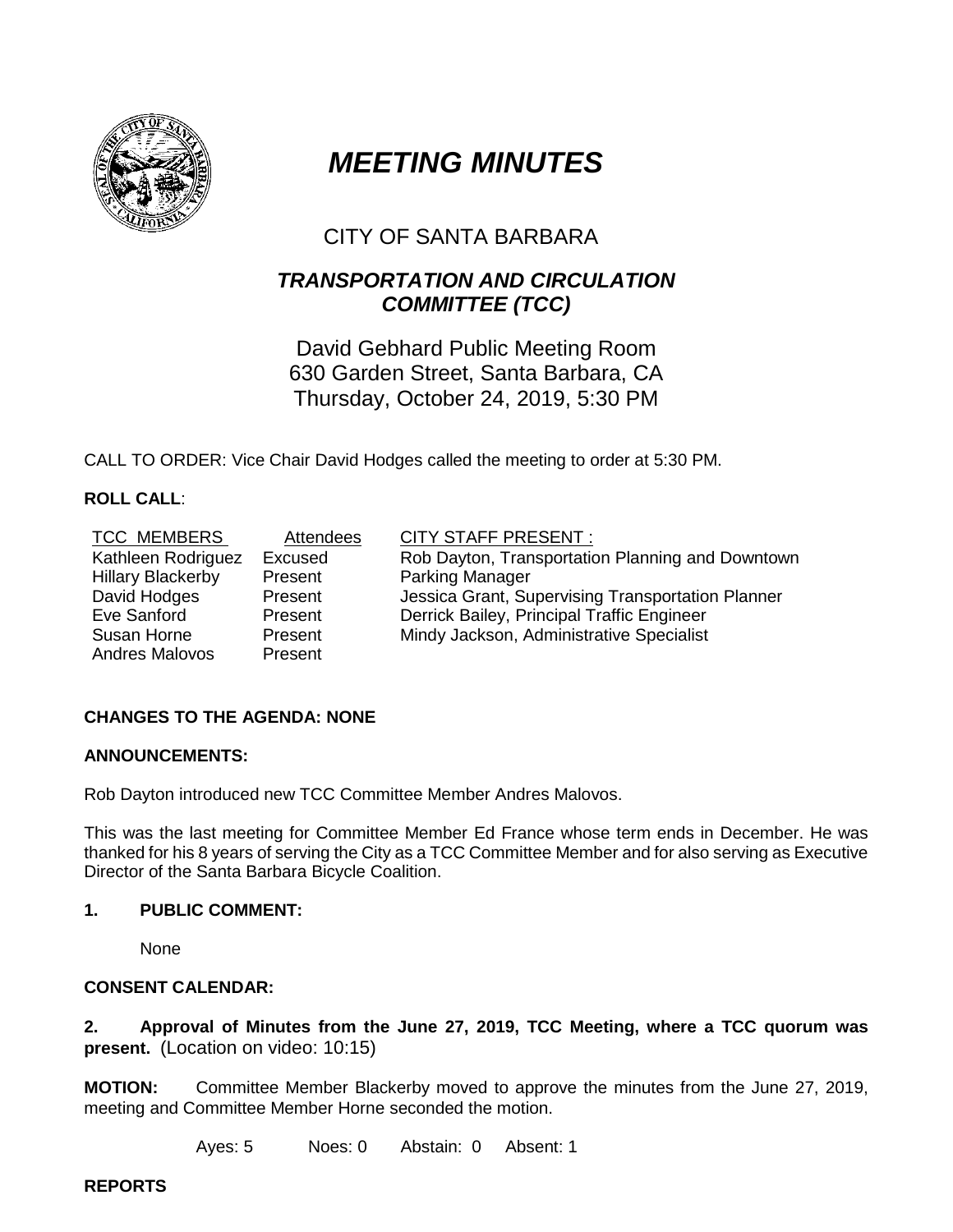#### Page 2 of 3

#### **3. Cliff Drive Vision Zero and Active Transportation Corridor Planning Effort** (Location on video: 10:56)

Derrick Bailey, Principal Transportation Engineer, gave the presentation. Staff has been getting feedback and vision from the Mesa Neighborhood. They would like to see better safety. Cliff Drive is a High Priority Vision Zero Corridor. Funding is a challenge. Feels funding application will be successful for an ATP Grant.

Feedback from the neighborhood showed strong support for frequent crosswalks and a two way bike path on one side of the road. There was strong support for moving forward with an ATP grant application. Based on feedback, seven new crosswalks are planned and three new traffic signals. The presentation showed what is planned along the Cliff Drive Corridor, and some of the design challenges.

The ATP application will be prepared and submitted in spring 2020. We should have the results by December 2020. With success with the funding, the project design and delivery will be in summer 2021 to 2025.

#### **PUBLIC COMMENT:**

Barry Remus from COAST – He supports moving this forward and for staff's embracing of Vision Zero. He wanted to encourage the indorsement of the safety improvements to improve access to schools at Monroe and McKinley Elementary for Safe Routes to School.

#### **DISCUSSION:**

Ms. Horne asked Mr. Bailey about bike parking. Mr. Bailey said that possibly adjacent to businesses there could be bike parking planned into the design.

Ms. Blackerby talked about clear signage for cyclists. She would like to see clear signage that shows what they should do and give them direction.

There was discussion on various portions of the Cliff Drive corridor. Mr. Bailey stated that when staff gets into design they will look at other places and what was used.

#### **4. Westside and Lower Westside Neighborhoods Transportation Planning Effort** (Location on video: 1:11:50)

Jessica Grant, Supervising Transportation Planner, gave the presentation.

The draft Westside and Lower Westside Neighborhoods Transportation Management Plan was presented.

The meeting purpose is to find the plan consistent with the City's Vision Zero Strategy, Circulation Element, Pedestrian Management Plan, Bicycle Master Plan, and to move the plan forward to Council for approval. The Neighborhood Transportation Management Planning Effort responds to neighborhood livability by addressing pedestrian, bicycle and traffic safety issues and implementing Vision Zero Strategy.

Plan components were given along with funding strategies.

There was discussion regarding Leading Pedestrian Intervals (LPI's).